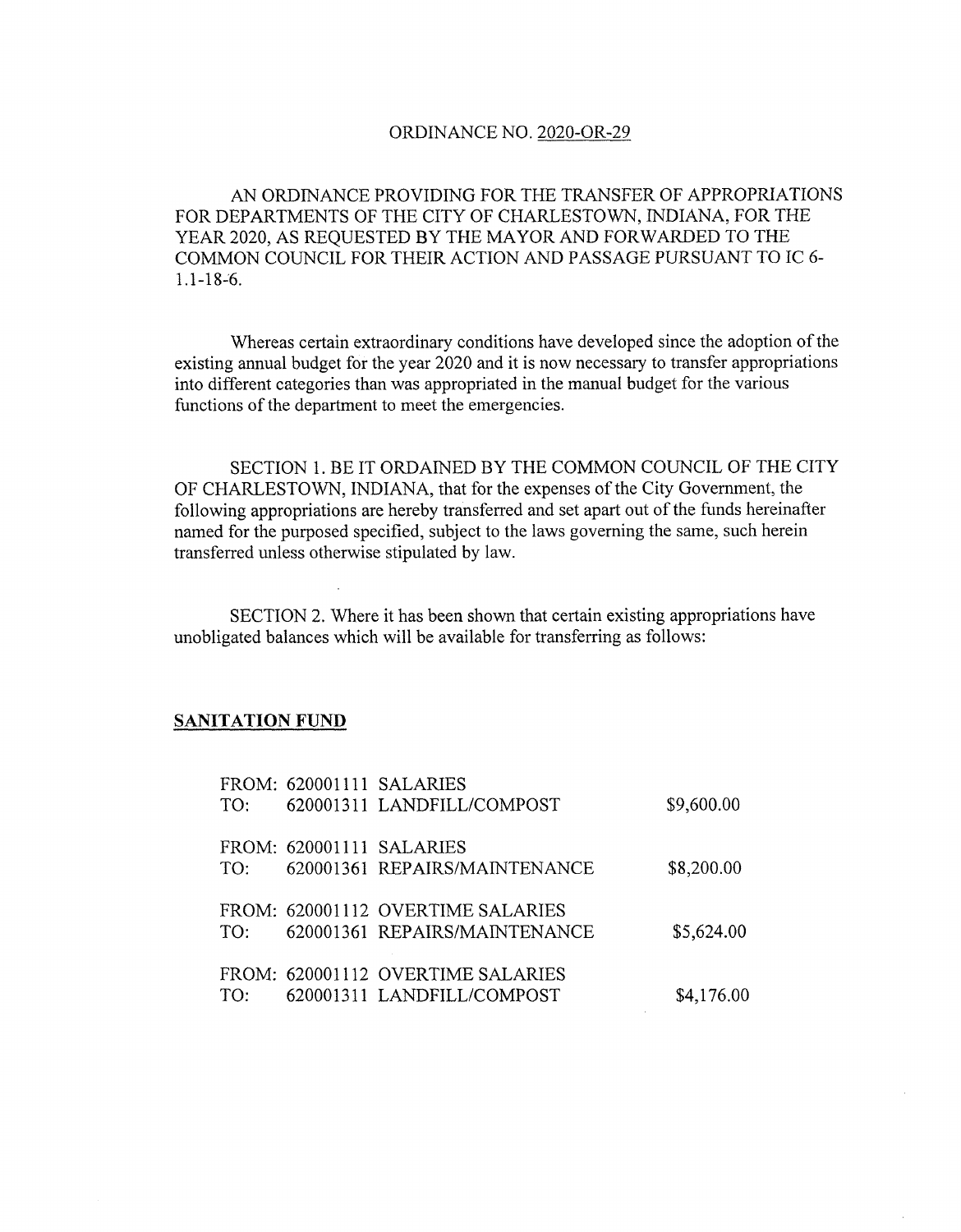| TO: |                        | FROM: 620001122 HEALTH INSURANCE<br>620001590 MISC EXPENSES                 | \$310.00    |
|-----|------------------------|-----------------------------------------------------------------------------|-------------|
| TO: |                        | FROM: 620001122 HEALTH INSURANCE<br>620001361 REPAIRS/MAINTENANCE           | \$10,700.00 |
| TO: |                        | FROM: 620001441 OFFICE EQUIPMENT<br>620001361 REPAIRS/MAINTENANCE           | \$1,982.00  |
| TO: |                        | FROM: 620001211 OFFICE SUPPLIES<br>620001361 REPAIRS/MAINTENANCE            | \$100.00    |
| TO: |                        | FROM: 620001491 INTEREST EXPENSE<br>620001361 REPAIRS/MAINTENANCE           | \$50.00     |
|     |                        | FROM: 620001123 UNEMPLOYMENT<br>TO: 620001361 REPAIRS/MAINTENANCE           | \$1,310.00  |
|     |                        | FROM: 620001121 FICA/MEDI<br>TO: 620001361 REPAIRS/MAINTENANCE              | \$2,000.00  |
| TO: | FROM: 620001124 PERF   | 620001361 REPAIRS/MAINTENANCE                                               | \$2,500.00  |
|     | <b>CLERK TREASURER</b> |                                                                             |             |
| TO: |                        | FROM: 101002211 CLERK TREASURER SUPPLIES<br>101002112 DEPUTY CLERK SALARIES | \$1,495.00  |
|     |                        |                                                                             |             |

|     | FROM: 101002323 CLERK TREASURER TRAVEL |            |
|-----|----------------------------------------|------------|
| TO: | 101002112 DEPUTY CLERK SALARIES        | \$3,400.00 |